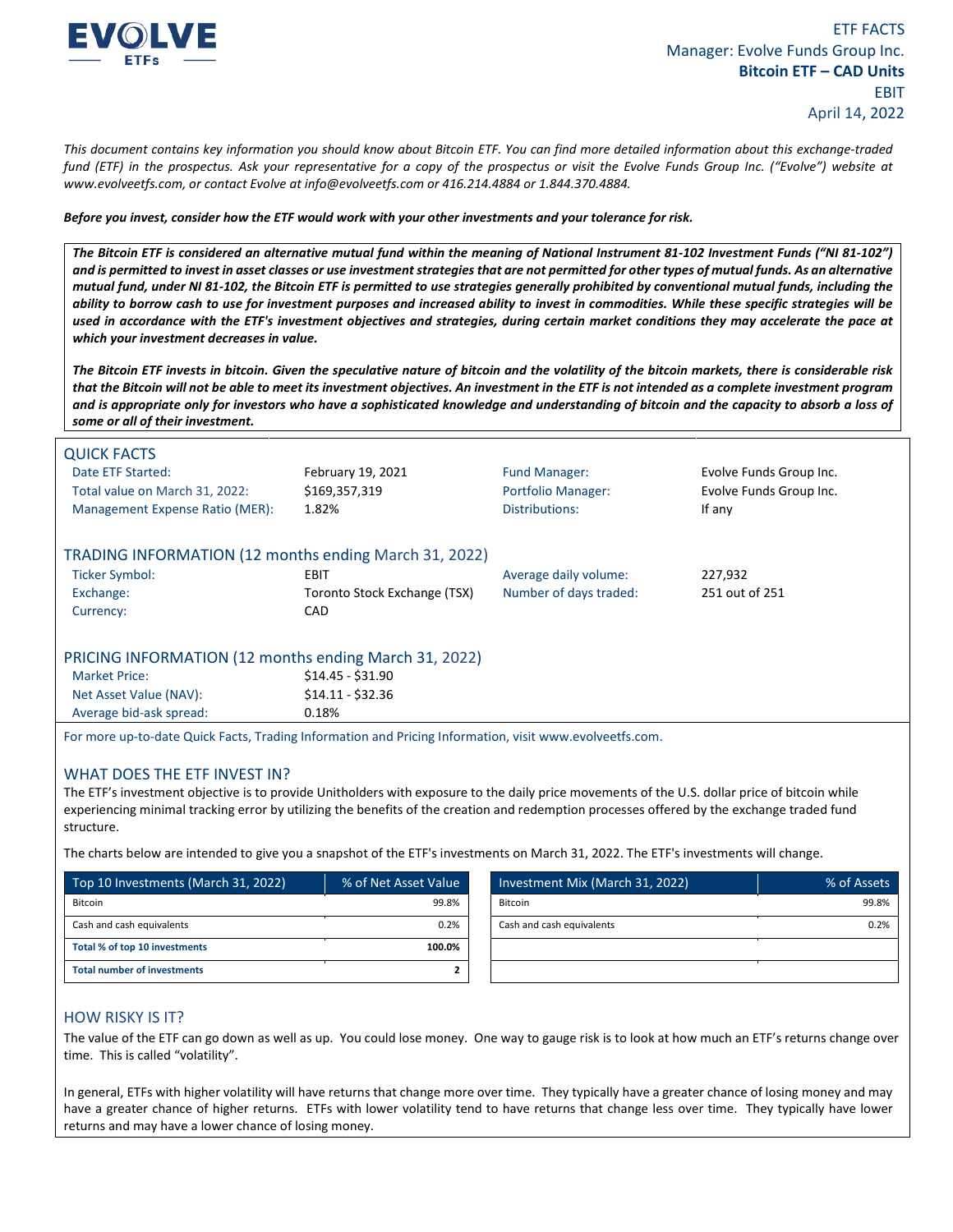

## RISK RATING

Evolve has rated the volatility of this ETF as **high**. This rating is based on how much the ETF's returns have changed from year to year. It doesn't tell you how volatile the ETF will be in the future. The rating can change over time. An ETF with a low risk rating can still lose money.

| <b>Medium to High</b><br>Low to Medium<br>Medium<br>LOW |
|---------------------------------------------------------|
|---------------------------------------------------------|

For more information about the risk rating and specific risks that can affect the ETF's returns, see the "Risk Factors" section of the ETF's prospectus.

## NO GUARANTEES

ETFs do not have any guarantees. You may not get back the amount of money you invest.

#### HOW HAS THE ETF PERFORMED?

This section tells you how CAD Units of the ETF have performed, with returns calculated using the ETF's NAV. However, this information is not available because the ETF is new.

| YEAR-BY-YEAR RETURNS                            | This section tells you how CAD Units of the ETF have<br>performed in past calendar years.                                             | This information is not available because the ETF<br>has not yet completed a calendar year.                                                                                 |
|-------------------------------------------------|---------------------------------------------------------------------------------------------------------------------------------------|-----------------------------------------------------------------------------------------------------------------------------------------------------------------------------|
| <b>BEST AND WORST 3-MONTH</b><br><b>RETURNS</b> | This section shows the best and worst returns for the<br>CAD Units of the ETF in a 3-month period.                                    | This information is not available because the ETF<br>has not yet completed a calendar year.                                                                                 |
| <b>AVERAGE RETURN</b>                           | This section shows the value and annual compounded<br>rate of return of a hypothetical \$1,000 investment in<br>CAD Units of the ETF. | As at March 31, 2022, a person who invested<br>\$1,000 in the ETF since inception now has \$860.99.<br>This works out to an annual compounded rate of<br>return of -12.56%. |

## TRADING ETFs

ETFs hold a basket of investments, like mutual funds, but trade on exchanges like stocks. Here are a few things to keep in mind when trading ETFs:

| <b>Pricing</b>                                                               | Net Asset Value (NAV)                                                       |
|------------------------------------------------------------------------------|-----------------------------------------------------------------------------|
| ETFs have two sets of prices: market price and NAV.                          | Like mutual funds, ETFs have a NAV. It is calculated after the close of     |
|                                                                              | each trading day and reflects the value of an ETF's investment at that      |
| <b>Market Price</b>                                                          | point in time.                                                              |
| ETFs are bought and sold on exchanges at the market price. The market        |                                                                             |
| price can change throughout the trading day. Factors like supply,            | NAV is used to calculate financial information for reporting purposes $-$   |
| demand, and changes in the value of an ETF's investments can affect          | like the returns shown in this document.                                    |
| the market price.                                                            |                                                                             |
|                                                                              | <b>Orders</b>                                                               |
| You can get price quotes any time during the trading day. Quotes have        | There are two main options for placing trades: market orders and limit      |
| two parts: bid and ask.                                                      | orders. A market order lets you buy or sell units at the current market     |
|                                                                              | price. A limit order lets you set the price at which you are willing to buy |
| The bid is the highest price a buyer is willing to pay if you want to sell   | or sell units.                                                              |
| your ETF units. The ask is the lowest price a seller is willing to accept if |                                                                             |
| you want to buy ETF units. The difference between the two is call the        | <b>Timing</b>                                                               |
| "bid-ask spread".                                                            | In general, market prices of ETFs can be more volatile around the start     |
|                                                                              | and end of the trading day. Consider using a limit order or placing a       |
| In general. A smaller bid-ask spread means the ETF is more liquid. That      | trade at another time during the trading day.                               |
| means you are more likely to get the price you expect.                       |                                                                             |
|                                                                              |                                                                             |

# WHO IS THIS ETF FOR?

Investors:

- seeking exposure to the daily price movements of the U.S. dollar price of bitcoin;
- seeking a convenient, secure alternative to a direct investment in bitcoin;
- who have a sophisticated knowledge and understanding of bitcoin; and
- who have the capacity to absorb a loss of some or all of their investment.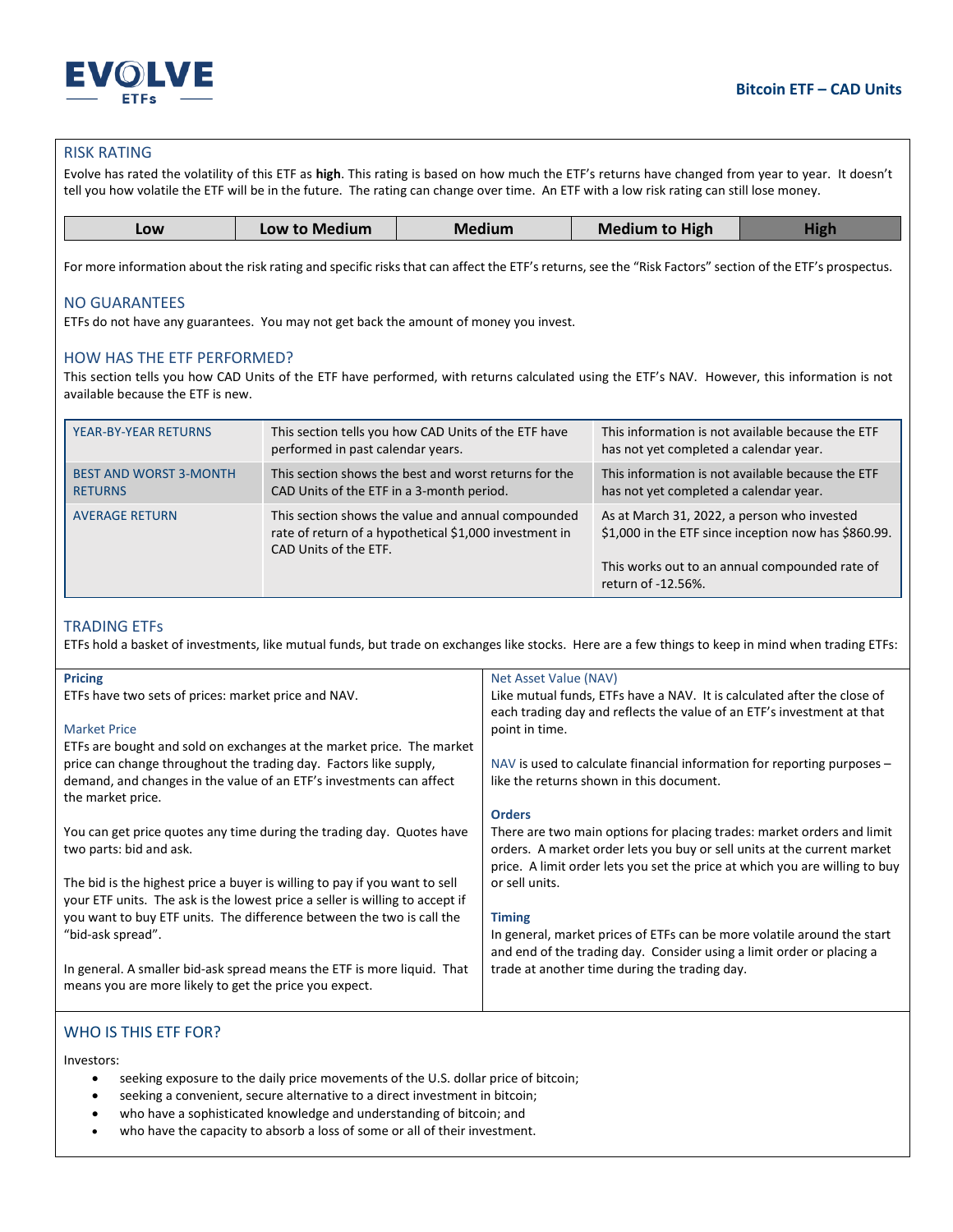



# A WORD ABOUT TAX

In general, you'll have to pay income tax on any money you make on an ETF. How much you pay depends on the tax laws where you live and whether or not you hold the ETF in a registered plan, such as a Registered Retirement Savings Plan or a Tax-Free Savings Account.

Keep in mind that if you hold your ETF in a non-registered account, distributions from the ETF are included in your taxable income, whether you get them in cash or have them reinvested.

## HOW MUCH DOES IT COST?

This section shows the fees and expenses you could pay to buy, own and sell CAD Units of the ETF. Fees and expenses – including trailing commissions – can vary among ETFs. Higher commissions can influence representatives to recommend one investment over another. Ask about other ETFs and investments that may be suitable for you at a lower cost.

| 1. BROKERAGE<br><b>COMMISSIONS</b> | You may have to pay a commission every time you buy and sell CAD Units of the ETF. Commissions may vary by<br>brokerage firm. Some brokerage firms may offer commission-free ETFs or require a minimum purchase amount.             |                             |
|------------------------------------|-------------------------------------------------------------------------------------------------------------------------------------------------------------------------------------------------------------------------------------|-----------------------------|
| 2. ETF EXPENSES                    | You don't pay these expenses directly. They affect you because they reduce the ETF's returns. As of December 31,<br>2021, the ETF's expenses were 1.84% of its value. This equals to \$18.40 for every \$1,000 invested.            |                             |
|                                    |                                                                                                                                                                                                                                     | Annual rate                 |
|                                    |                                                                                                                                                                                                                                     | (as a % of the ETF's value) |
|                                    |                                                                                                                                                                                                                                     |                             |
|                                    | <b>Management Expense Ratio (MER)</b>                                                                                                                                                                                               |                             |
|                                    | This is the total of the ETF's management fee, a fixed administration fee and fund costs. Evolve                                                                                                                                    | 1.82%                       |
|                                    | waived some of the ETF's expenses. If it had not done so, the MER would have been higher.                                                                                                                                           |                             |
|                                    | <b>Trading Expense Ratio (TER)</b>                                                                                                                                                                                                  |                             |
|                                    | These are the ETF's trading costs.                                                                                                                                                                                                  | 0.02%                       |
|                                    | <b>ETF Expenses</b>                                                                                                                                                                                                                 | 1.84%                       |
| 3. TRAILING<br><b>COMMISSION</b>   | The trailing commission is an ongoing commission. It is paid for as long as you own the ETF. It is for the services and<br>advice that your representative and their firm provide you. This ETF doesn't have a trailing commission. |                             |

## OTHER FEES

| Fee           | What you pay                                                                                                                                                                                                                                                   |
|---------------|----------------------------------------------------------------------------------------------------------------------------------------------------------------------------------------------------------------------------------------------------------------|
| Other charges | An amount may be charged to offset certain transaction costs associated with an issue, exchange or redemption<br>of the units. This charge does not apply to unitholders who buy and sell their units through the facilities of the<br>Toronto Stock Exchange. |

#### WHAT IF I CHANGE MY MIND?

Under securities law in some provinces and territories, you have the right to cancel your purchase within 48 hours after you receive confirmation of the purchase. In some provinces and territories, you also have the right to cancel a purchase, or in some jurisdictions, claim damages, if the prospectus, ETF Facts or financial statement contains a misrepresentation. You must act within the time set by the securities law in your province or territory. For more information, see the securities law of your province or territory or ask a lawyer.

## FOR MORE INFORMATION

Contact Evolve or your representative for a copy of the ETF's prospectus and other disclosure documents. These documents and the ETF Facts make up the ETF's legal documents.

Evolve Funds Group Inc. Scotia Plaza, 40 King Street West, Suite 3404, Toronto ON M5H 3Y2 info@evolveetfs.com 416.214.4884 1.844.370.4884 www.evolveetfs.com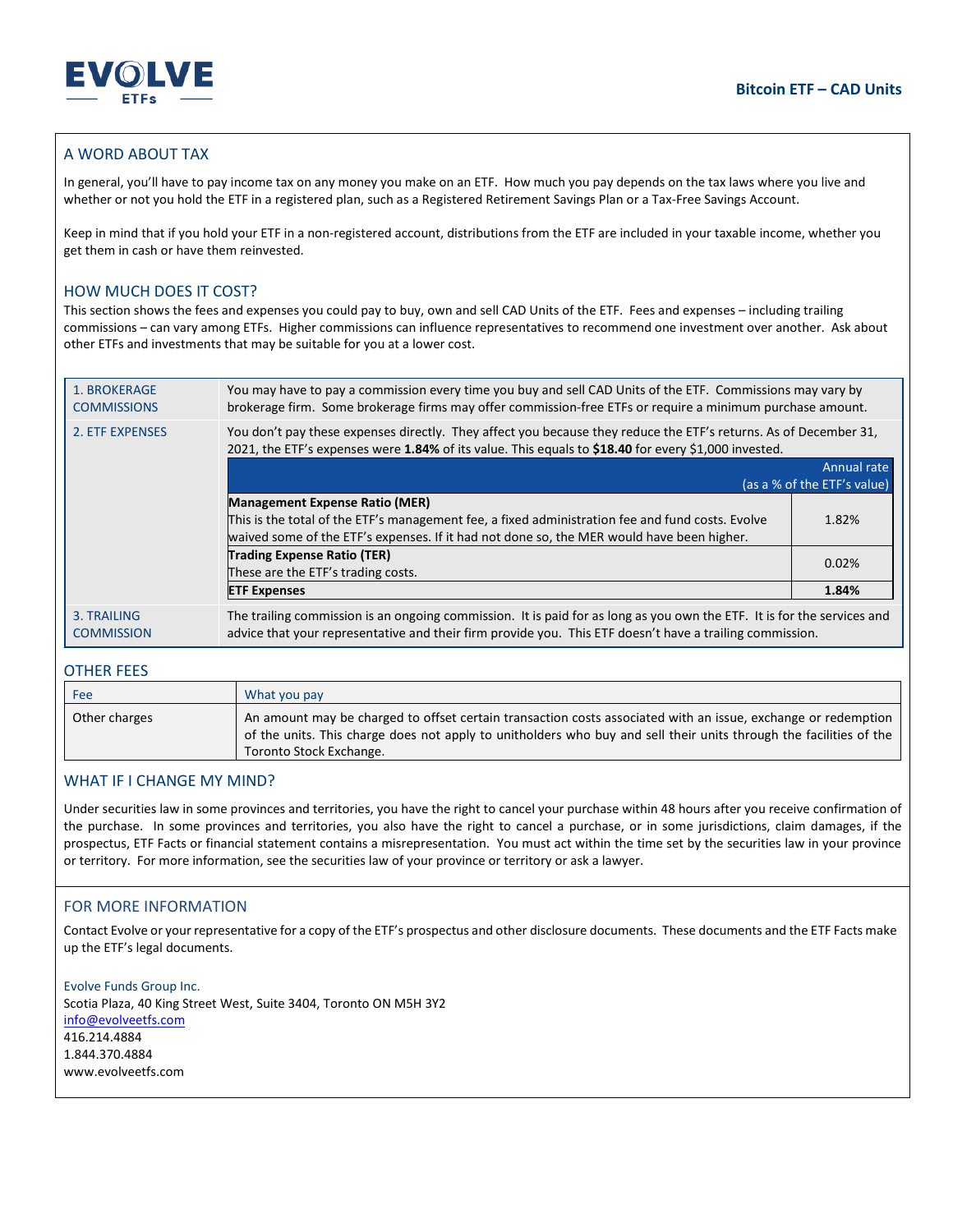

*This document contains key information you should know about Bitcoin ETF. You can find more detailed information about this exchange-traded fund (ETF) in the prospectus. Ask your representative for a copy of the prospectus or visit the Evolve Funds Group Inc. ("Evolve") website at www.evolveetfs.com, or contact Evolve at info@evolveetfs.com or 416.214.4884 or 1.844.370.4884.* 

*Before you invest, consider how the ETF would work with your other investments and your tolerance for risk.* 

*The Bitcoin ETF is considered an alternative mutual fund within the meaning of National Instrument 81-102 Investment Funds ("NI 81-102") and is permitted to invest in asset classes or use investment strategies that are not permitted for other types of mutual funds. As an alternative mutual fund, under NI 81-102, the Bitcoin ETF is permitted to use strategies generally prohibited by conventional mutual funds, including the ability to borrow cash to use for investment purposes and increased ability to invest in commodities. While these specific strategies will be used in accordance with the ETF's investment objectives and strategies, during certain market conditions they may accelerate the pace at which your investment decreases in value.* 

*The Bitcoin ETF invests in bitcoin. Given the speculative nature of bitcoin and the volatility of the bitcoin markets, there is considerable risk that the Bitcoin ETF will not be able to meet its investment objectives. An investment in the ETF is not intended as a complete investment program and is appropriate only for investors who have a sophisticated knowledge and understanding of bitcoin and the capacity to absorb a loss of some or all of their investment.* 

| <b>QUICK FACTS</b><br>Date ETF Started:<br>Total value on March 31, 2022:<br>Management Expense Ratio (MER): | February 19, 2021<br>\$169,357,319<br>1.79% | <b>Fund Manager:</b><br><b>Portfolio Manager:</b><br>Distributions: | Evolve Funds Group Inc.<br>Evolve Funds Group Inc.<br>If any |  |
|--------------------------------------------------------------------------------------------------------------|---------------------------------------------|---------------------------------------------------------------------|--------------------------------------------------------------|--|
| TRADING INFORMATION (12 months ending March 31, 2022)                                                        |                                             |                                                                     |                                                              |  |
| <b>Ticker Symbol:</b>                                                                                        | EBIT.U                                      | Average daily volume:                                               | 62,786                                                       |  |
| Exchange:                                                                                                    | Toronto Stock Exchange (TSX)                | Number of days traded:                                              | 251 out of 251                                               |  |
| Currency:                                                                                                    | USD.                                        |                                                                     |                                                              |  |
| PRICING INFORMATION (12 months ending March 31, 2022)                                                        |                                             |                                                                     |                                                              |  |
| <b>Market Price:</b>                                                                                         | $$11.40 - $25.61$                           |                                                                     |                                                              |  |
| Net Asset Value (NAV):                                                                                       | $$11.33 - $26.00$                           |                                                                     |                                                              |  |
| Average bid-ask spread:                                                                                      | 0.25%                                       |                                                                     |                                                              |  |
|                                                                                                              |                                             |                                                                     |                                                              |  |

For more up-to-date Quick Facts, Trading Information and Pricing Information, visit www.evolveetfs.com.

## WHAT DOES THE ETF INVEST IN?

The ETF investment objective is to provide Unitholders with exposure to the daily price movements of the U.S. dollar price of bitcoin while experiencing minimal tracking error by utilizing the benefits of the creation and redemption processes offered by the exchange traded fund structure.

The charts below are intended to give you a snapshot of the ETF's investments on March 31, 2022. The ETF's investments will change.

| Top 10 Investments (March 31, 2022) | % of Net Asset Value | Investment Mix (March 31, 2022) | % of Assets |
|-------------------------------------|----------------------|---------------------------------|-------------|
| Bitcoin                             | 99.8%                | Bitcoin                         | 99.8%       |
| Cash and cash equivalents           | 0.2%                 | Cash and cash equivalents       | 0.2%        |
| Total % of top 10 investments       | 100.0%               |                                 |             |
| <b>Total number of investments</b>  |                      |                                 |             |

## HOW RISKY IS IT?

The value of the ETF can go down as well as up. You could lose money. One way to gauge risk is to look at how much an ETF's returns change over time. This is called "volatility".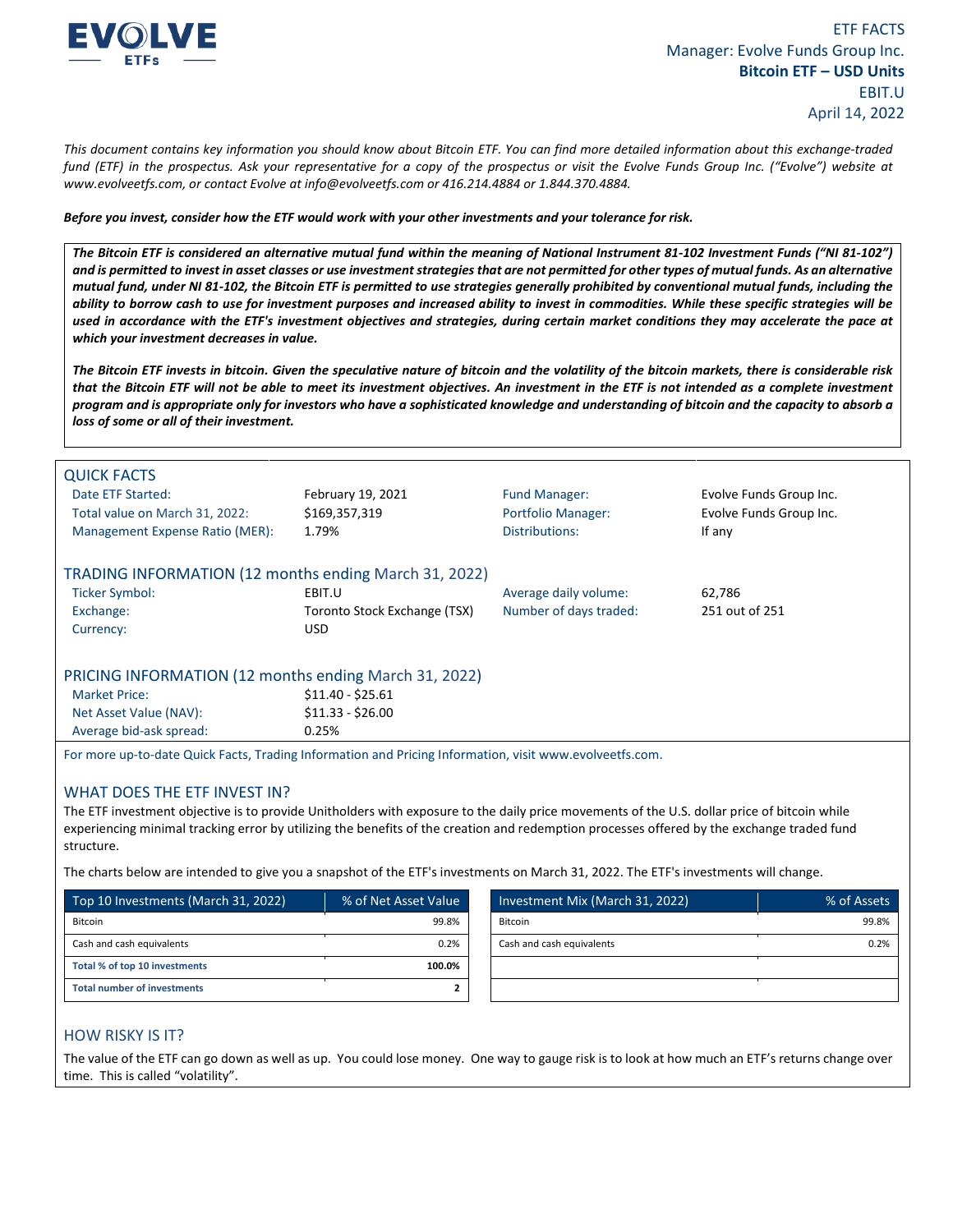

In general, ETFs with higher volatility will have returns that change more over time. They typically have a greater chance of losing money and may have a greater chance of higher returns. ETFs with lower volatility tend to have returns that change less over time. They typically have lower returns and may have a lower chance of losing money.

# RISK RATING

Evolve has rated the volatility of this ETF as **high**. This rating is based on how much the ETF's returns have changed from year to year. It doesn't tell you how volatile the ETF will be in the future. The rating can change over time. An ETF with a low risk rating can still lose money.

| LOW | Low to Medium | Medium | <b>Medium to High</b> |  |
|-----|---------------|--------|-----------------------|--|
|     |               |        |                       |  |

For more information about the risk rating and specific risks that can affect the ETF's returns, see the "Risk Factors" section of the ETF's prospectus.

## NO GUARANTEES

ETFs do not have any guarantees. You may not get back the amount of money you invest.

## HOW HAS THE ETF PERFORMED?

This section tells you how USD Units of the ETF have performed, with returns calculated using the ETF's NAV. However, this information is not available because the ETF is new.

| YEAR-BY-YEAR RETURNS                            | This section tells you how USD Units of the ETF have<br>performed in past calendar years.                                             | This information is not available because the ETF<br>has not yet completed a calendar year.                                                                                 |
|-------------------------------------------------|---------------------------------------------------------------------------------------------------------------------------------------|-----------------------------------------------------------------------------------------------------------------------------------------------------------------------------|
| <b>BEST AND WORST 3-MONTH</b><br><b>RETURNS</b> | This section shows the best and worst returns for the<br>USD Units of the ETF in a 3-month period.                                    | This information is not available because the ETF<br>has not yet completed a calendar year.                                                                                 |
| <b>AVERAGE RETURN</b>                           | This section shows the value and annual compounded<br>rate of return of a hypothetical \$1,000 investment in<br>USD Units of the ETF. | As at March 31, 2022, a person who invested<br>\$1,000 in the ETF since inception now has \$877.03.<br>This works out to an annual compounded rate of<br>return of -11.10%. |

## TRADING ETFs

ETFs hold a basket of investments, like mutual funds, but trade on exchanges like stocks. Here are a few things to keep in mind when trading ETFs:

| Net Asset Value (NAV)                                                                                                                                                                                                            |
|----------------------------------------------------------------------------------------------------------------------------------------------------------------------------------------------------------------------------------|
| Like mutual funds, ETFs have a NAV. It is calculated after the close of                                                                                                                                                          |
| each trading day and reflects the value of an ETF's investment at that                                                                                                                                                           |
| point in time.                                                                                                                                                                                                                   |
|                                                                                                                                                                                                                                  |
| NAV is used to calculate financial information for reporting purposes $-$                                                                                                                                                        |
| like the returns shown in this document.                                                                                                                                                                                         |
| <b>Orders</b>                                                                                                                                                                                                                    |
| There are two main options for placing trades: market orders and limit<br>orders. A market order lets you buy or sell units at the current market<br>price. A limit order lets you set the price at which you are willing to buy |
| or sell units.                                                                                                                                                                                                                   |
| <b>Timing</b>                                                                                                                                                                                                                    |
| In general, market prices of ETFs can be more volatile around the start                                                                                                                                                          |
| and end of the trading day. Consider using a limit order or placing a                                                                                                                                                            |
| trade at another time during the trading day.                                                                                                                                                                                    |
|                                                                                                                                                                                                                                  |